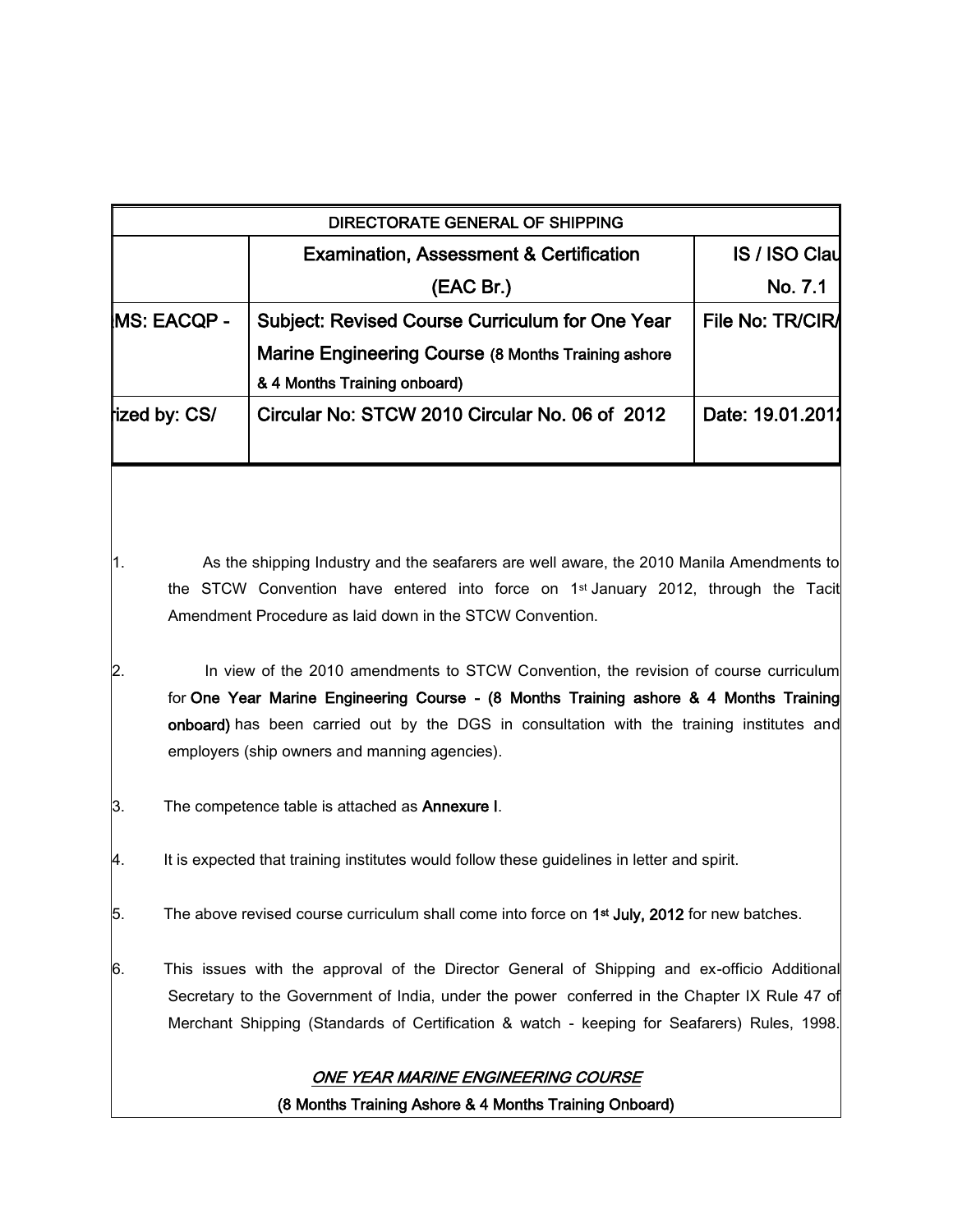## 1. Basic Details of the course

#### .1 Aims

 This course covers education and training which meets or exceeds the level of knowledge and competence specified in Table A-III/1 as per the requirements of 2010 STCW Convention Chapter III, Section A-III/1.

#### .2 Course objective

The objective of this course is to impart training with background knowledge and practical work to enable them to be competent to carry out the engineering watch keeping duties safely.

In addition certain competencies of Section A-III/2 are also imparted with an aim for making quality Marine Engineers.

## 2. Course Duration

Total teaching hours for One Year Marine Engineering Course (8 Months Training Ashore & 4 Months Training Onboard) is 1960 Hours.

## 3. Evaluation and Certification

Periodic evaluation shall be carried out by the institutes conducting the course. The performance evaluation system employed should be designed to match the objectives of the curriculum, which is to develop both theoretical knowledge and practical skills as well as inculcate various other qualities like team spirit and leadership qualities.

# 4. One Year Marine Engineering Course (8 Months Training Ashore & 4 Months Training Onboard)

The course outline and syllabus for One Year Marine Engineering Course (8 Months Training Ashore & 4 Months Training Onboard) as per amendments made to STCW 95 has been developed and is attached as Annexure- I & Annexure-II respectively. While developing the course outline & syllabus due weightage has been given to the already existing competence & knowledge of these candidates basis the entry level being of graduate engineers from mechanical stream who would have already during the course of the engineering degree gathered the knowledge, understanding & proficiency of certain competencies under STCW 2010. Four months training onboard ship, after 8 months shore based training is required to be duly recorded in a Training and assessment record book.

#### 5. Transitional provision

Even though the new amendments require candidates starting their Pre Sea courses from 1st July 2013 to conform to the new amendments, this administration has decided as a proactive measure, that candidates starting their Pre-Sea courses after 1<sup>st</sup> July 2012 will pursue the course wherein amendments of the STCW 2010 have been incorporated. Candidates starting their Pre-Sea Course before 1st July 2012 will be required to do the up